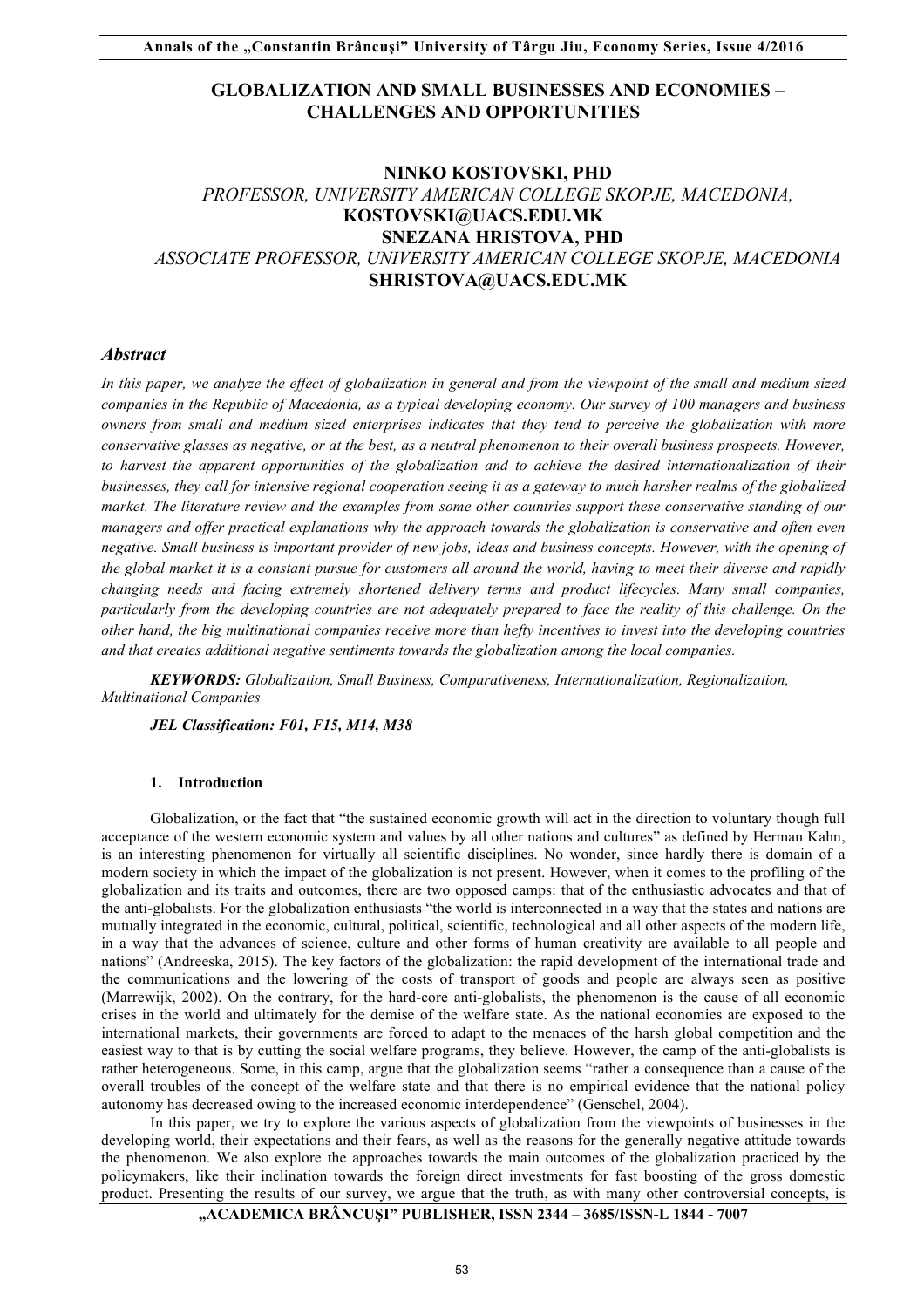somewhere between the extreme standings and that the regional cooperation can be used as a training field for fullscale global market presence.

#### **2. Economic globalization and the fear of the small**

Many authors consider the economic globalization as the pillar of the entire phenomenon over which other components are built. Although the globalization has many complex and dynamic processes, the particular process that involves strengthening and expanding the relations between the national economies is the key factor to support the globalization in its other domains (Pogge, 2007). The fear of the developing countries that the process of globalization jeopardizes their economic development and that they can end up in some form of neo-colonialism stems from the fact they are not able to compete effectively on an equal basis with the countries of the developed part of the world. Although the technological change creates many opportunities to them also, the developing countries, in order to take any advantage of them, have to be able to cope with the competition from the developed economies, stress Alvarez at al. (2009).

The perception of the economic globalization as negative and detrimental phenomenon for the poor nations is often linked to the impact of the structural adjustment programs that many transitional countries had to pursue during the last three decades of the past Century. The reduction of the welfare programs remains to be a major common denominator of all stabilization and structural alignment programs pursued under the Word Bank and IMF. The negative sentiments towards the globalization were further fostered by the fact that these programs were in fact unsuccessful in many of these countries in terms that the poverty in their societies actually grew rather than to diminish. Much more recently, the countries within the EU forced to pursue harsh austerity programs also develop strong anti EU sentiments, taking the strong social welfare programs for a granted accomplishment.

Since the third world's countries, generally lag in organizational, technical, financial and social aspects of the contemporary business, the danger that their companies will be marginalized in the market in favour of the multinational business giants from the developed world, seems quite realistic. In these circumstances, many developing countries invite the multinational companies on their territories providing them with exceptionally favourable terms and concessions and expecting that the foreign direct investments (FDIs) can serve as substitutes for the missing local knowledge, knowhow or capital. During the 1990s, FDIs were praised by many economists and policy makers as panaceas for virtually all development problems. Moreover, the entire concept of economic globalization was also often equalled to the foreign direct investments. Thus, the frequent negative image of these investments was projected on the globalization: "the foreign investments worked only in case of countries with large local markets and even there many social strata were left no better off, but actually poorer than before" (Haynes, 2003). The practice of the big companies to come, skim and leave was originally noticed in the UK in the late 1970s. Due to the privatization of many state enterprises, a vibrant sector of small groceries set by lay-off workers grew fast, together with networks of many small local suppliers. However, the emergence of the large supermarket chains soon wiped off these small family-run businesses and left behind empty shop windows in the centres of many UK cities (Hamlett at al., 2008). That the big businesses do apply predatory strategies indicate some research in the US and Canada, too. There, the local communities welcome the big retailers there too. These companies promise that they will purchase locally, which looks very favourable to the local politicians. The local producers, farmers and providers of various services start even jockeying who will extend more favourable terms to the "big partners" hoping that will become their regular suppliers. However, when settled firmly in the community, the large companies start changing "rules of the game" complaining that the prices of the local suppliers are too high, that they can buy cheaply in China, Asia and so on and so forth. They then solicit much harsher conditions for continuation of the cooperation with the local companies, mainly unusually long credit terms and additionally extending the payments due. Since their former customers, the small retail shops are now out of the business, the local suppliers have no other option but to accept these new terms. The Canadian National Bureau of Competition issued a special guide for the local communities how to trace such damaging practices in the nascence (Predatory Pricing Enforcement Guidelines, 2009).

That the fear of multinationals acting predatory is not groundless, we learned from the recent withdrawal from Macedonia of two large franchises, McDonald's and Carrefour. Both closed their operations in the country on a short notice, leaving many people jobless and many suppliers not compensated for the merchandise delivered. In other words, the negative examples of the economic globalization add extra fuel to the cultural globalization fears, and vice versa. The demise of the local brands, consumer patterns and familiar shops strongly alerts the cultural anti-globalists. Even some big nations see the cultural globalization as a threat to their national identity. For them, we are not far from the realization of the Kahn's predictions of the "English-speaking" world. By fostering economic and political integration, globalization allowed for increased economic and cultural hegemony and reduced cultural diversity, stresses Brune (2004). Moreover, developed markets are only seemingly opened for the companies out of their established supply chains controlled by the large multinationals. Small countries, even if they want to enter these markets, have to cope with endless lists of various technical, social or even political standards to fulfil.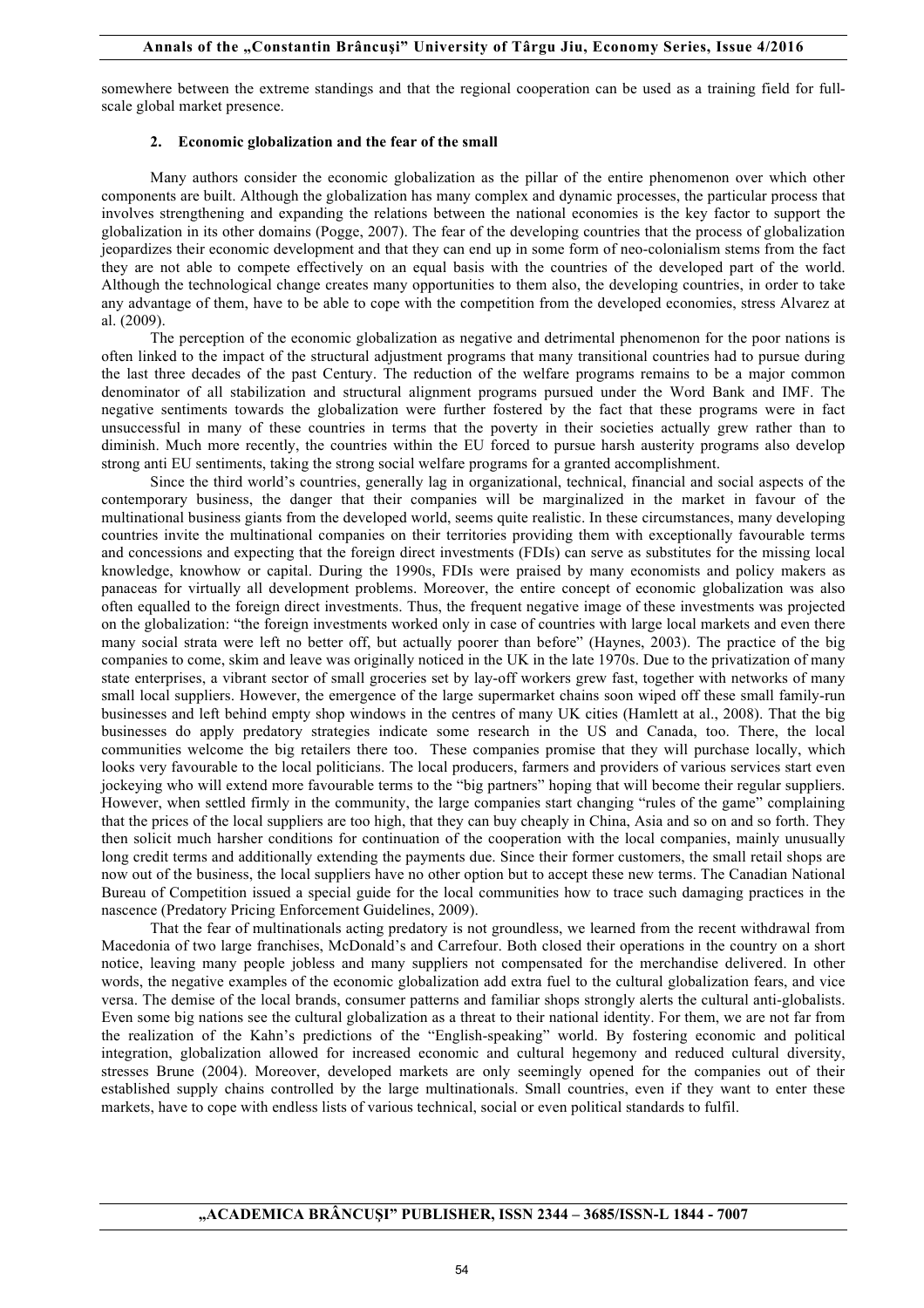#### **3. Is it so simple?**

However, the truth must be somewhere between. It is undeniable that the globalization, as one of the most frequently encountered terms in debates concerned with politics, international relations and political economy, somehow remains to be an abstraction, a rather fuzzy and insufficiently delineated concept (Haynes, 2003). Faced with unemployment rate of over 35% and with highly unfavourable structure dominated by unskilled labour, Republic of Macedonia had no option but to invite labour-intensive foreign industries, even in the nationwide network of free advanced technology industrial parks. For the proponents of this government policy, this move completely changed the Macedonian economy and resulted with steady and significant increase in the export and the GDP, exposed the educated local labour to new technologies and practices and helped the overall image of the country as the top and brave reformer. For the opponents, the impact on the employment (even if the figure of 7,800 new jobs is exact) is more than a meagre. They claim that the state actually paid much more in various incentives to these companies mainly in automotive cable harnessing and car sits tailoring and that these companies, when support ends will move to other country pursuing even lower wages and higher incentives. "The foreign investments failed to bring higher wages or an "EU" like labour rights. The majority of the jobs available are for unskilled workers, the labour rights are extremely limited, there are indications of mobbing, and virtually no investment in staff development" – claims the Macedonian Centre for European Training, one of the harshest critics of the government policies of open doors to all interested foreign investors (Trajanovski, 2015). Since this institution is the main promoter of the EU integration in the country, this attitude towards the actual manifestations of the free movement of goods, people and capital is, at least, in an apparent dissonance with its mission. Nevertheless, even the media traditionally close to the government are not short of critics: "Foreign investments are very "tough cookies" and they do not go to other countries to solve the unemployment problems there, but rather to achieve, as much as it is possible, fast and high profits! They are not interested in cooperation with local companies, but target the population in the country as consumers. That is why they are primarily interested in telecommunications, utilities, banks, insurance sector, lotteries and gaming, retail trade, hospitals, higher education and similar. Foreign companies rarely enter manufacturing and when they do, it is always in a pursue for cheap labour, as in case of the numerous textile factories, set by investors from Greece, in the bordering areas with this country (Stoimenovski, 2011).

However, realistically speaking, there are few viable options for employment of such large number of unskilled workers. In addition, the domestic investors are avoiding labour-intensive industries due to the still high labour costs, high social contributions and lack of working culture in the country. The other issue is the existence of many hidden nontariff barriers even within the larger political and economic associations, such as EU for example. Analysing the economic outcomes of Slovenia's accession to the EU, Lavrač and Majcen (2006) noticed that the macroeconomic effect was positive, but negligible. The adoption of the common trade policy, the elimination of the customs duties for the agricultural import from EU countries, the termination of the free trade agreements with the third countries had very negative impact on the Slovenian agriculture, food and tobacco. While the textile, the leather and the furniture industries faced with high operational costs have serious survival problems, the country only scored well in export of raw materials and minerals for EU, stress Lavrač and Majcen (2006). A decade after, once the well-known Slovenian skis, mopeds, marine engines, home appliances even cars and computers "Made in Slovenia" in the shops in Macedonia, Kosovo or Serbia, are replaced by the "famous" brands.

The situation is not much better even in the case of Croatia. The country is at 59% of the EU average by its development, the country is the second poorest EU member measured by the unemployment. The Croatian Chamber of Commerce Survey of 200 companies shows rather disappointing results when this youngest member of the EU is considered, too. Asked whether they began to export to the EU market, 67% of the surveyed companies said 'no', 84% did not find new partners for cooperation, 80% kept their previous exports to the third markets and 90% of them responded that only the Croatian workers now have easier access to the EU labour market. In the agriculture, the export grew for 24% but the import grew by 27%, too. These figures are not so bad having in mind that the country had to leave the CEFTA and to follow the sanctions imposed to Russia. The construction suffered most mainly due to the higher labour costs and the ending of the investments during the pre-accession period, all financed by the EU funds. The figures look more encouraging only in case of the Croatian tourism. Between 2012 and 2015, it grew 15% in number of overnights, 22% in arrivals and 16% by the revenue, stress at the Croatian Chamber of Commerce (Dnevnik.hr, 30.06.2016).

#### **4. Our survey**

Many scholars see direct links between the success of the small and medium sized companies and their internationalization (Szerb and Terjesen, 2010). The international presence brings four major benefits: (1) easier achievement of the economies of scale, (2) exploitation of lower costs of labour and other factors, (3) dispersion of the risk and (4) large enough markets to achieve the needed and desired growth (Boudreau at al., 1998). According to the 2014 UPS's Perceptions of the World Trade Survey, 24% of the US small businesses are already involved in some sort of internationalization and 64% of them score positive results as early as their second year of international operations. However, the standings in relation to the effect of globalization between scholars and policy creators are confronted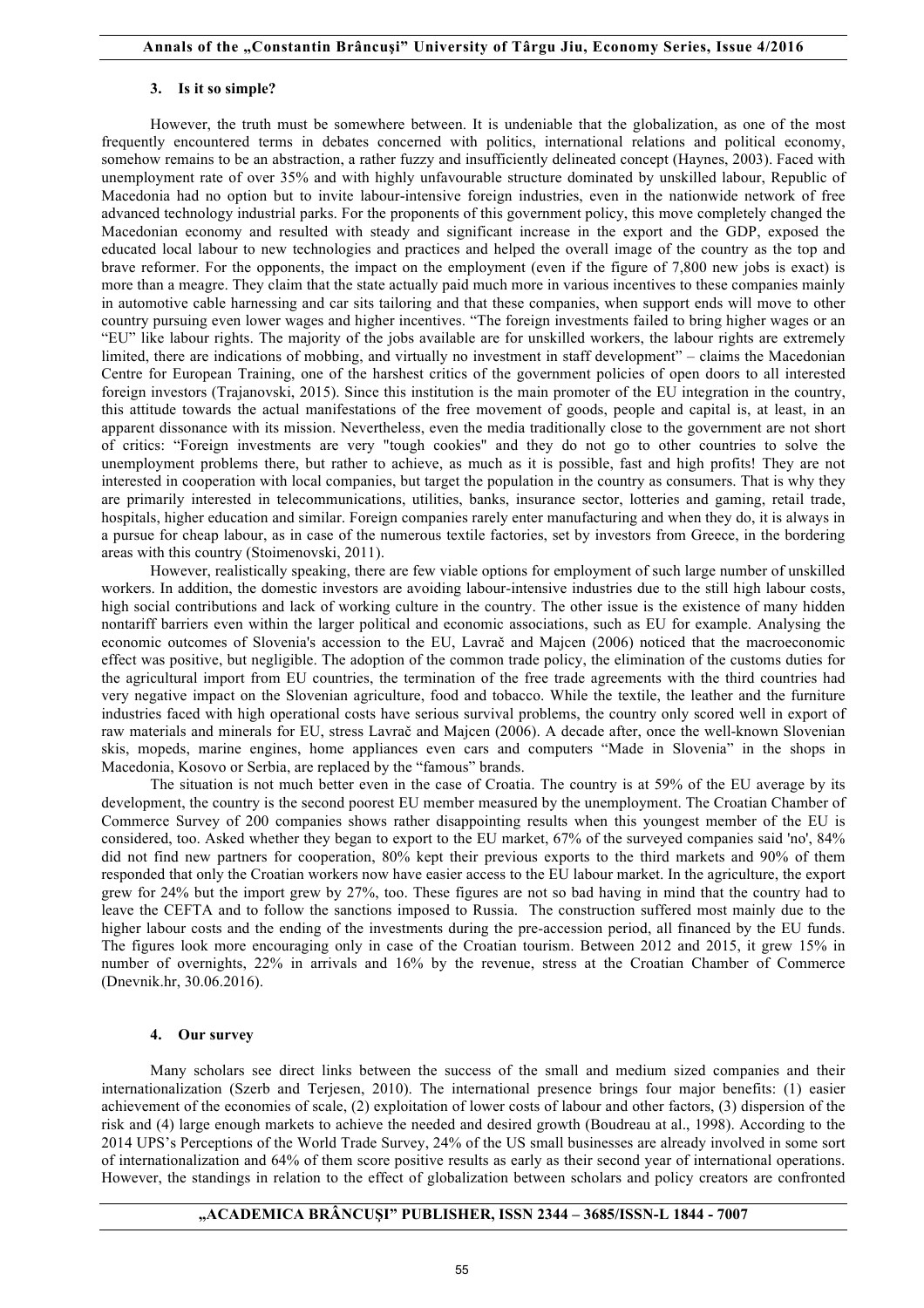when it comes to the small businesses. For many, small businesses, by rule, suffer from lack of knowledge how to conduct their operations abroad (Kuczera, 2002). They have proportionally higher transaction costs to find reliable local agents, to negotiate favorable terms, to monitor the execution of the contracts (Julien and Joyal, 2004). According to Mitchell at al., (2002) they lack legitimacy and influence in their new environments. The lack of complementary resources needed for understanding the new environment and its institutions generates large extra costs (Reason and Nicolescu, 2002). In addition to these rather objective limitations, small and medium enterprises and their leaders tend to underestimate the challenges of globalization (Ruokonen at al., 2006). The time constraints, the incompetence, the low potential for upgrading the technology and the lack of financial strength, often prevent small and medium sized companies to take advantage of new opportunities (Sapienza at al., 2006). Although, the number of small and mediumsized enterprises able to use the new technologies to increase their productivity grows (Simpson and Docherty, 2004) many, otherwise prosperous at the local level companies, do not manage to score same results in the foreign markets (Sharma and Blomstermo, 2003). No matter the prospective benefits, for the small and medium sized companies, entering a new market will remain a challenging and risky move (Keohane and Joseph, 2000, Servais and Knudsen, 2004). In this regard, experts indicate on regional business networking and clustering as tools for practical overcoming of some of above-mentioned weaknesses of small enterprises and same time in achieving the mentioned advantages of internationalization of the operations (Morgan, 1996).

In order to examine the perceptions of globalization among the small business and their leaders in the Republic Macedonia we disbursed electronic questionnaire to 160 small and medium enterprises from various industries throughout Macedonia and stopped collecting answers when 100 responds were reached. In relation to the demography of the surveyed companies, 54% were medium-sized (up to 250 employees) and 46% small (up to 50 employees) as defined by the established national classification. Majority of them operate solely on the domestic market (72%). The type of the activity was service in 54% and manufacturing in 46%, which corresponds somehow to the structure of the economic activity in the country. The companies in 70% were present on the market for over 5 years, 25% among two and 5 years, and 5% had record of only two years. With regard to the age and the experience of the entrepreneur, the group between 41 and 50 years of age, with 40%, dominates the sample. In the group between 31 and 40 years of age are 30% of the managers. Older than 50 years are 16%, while younger of 30 are 14%.

From the analysis of their answers, it can be concluded that most of the participants in the survey (42%) see globalization as neutral process that brings both opportunities and threats with 37% seeing it as a clear negative process that brings only threats. Globalization is a positive process that offers only opportunities for only 21% of the surveyed managers. The business graduates and engineers tended to be more inclined towards the image of globalization as an opportunity, while the managers with degrees in law tend to be more conservative.



Chart 1 - Perception of globalization by small and medium sized companies from the Republic of Macedonia

Interviewed managers see that globalization brings opportunity for market expansion (33%), improved operations (28 %), advanced collaboration with customers and suppliers (21%), cost reduction (14%) and easier importing and exporting of the goods (4%).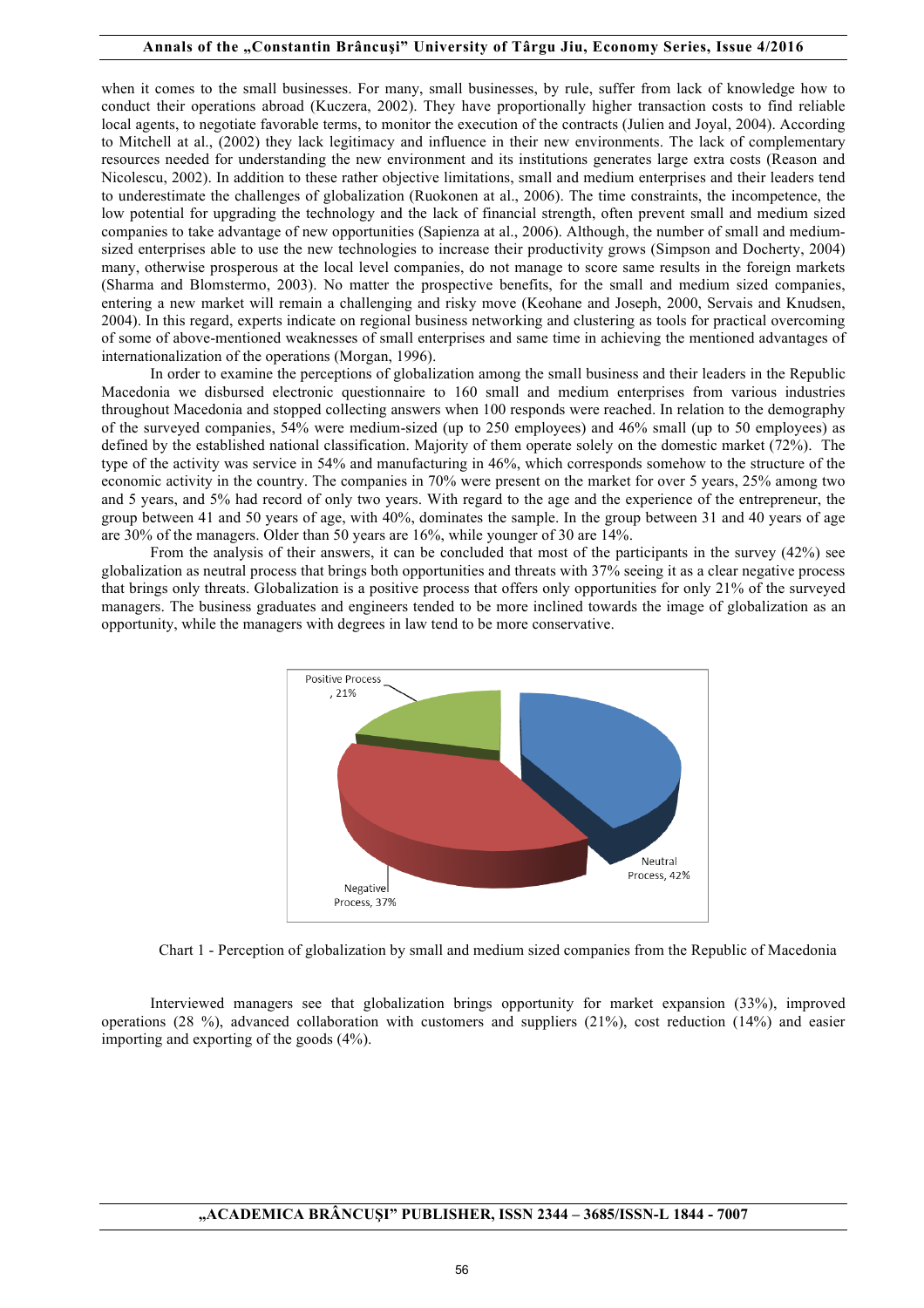**Annals of the "Constantin Brâncuşi" University of Târgu Jiu, Economy Series, Issue 4/2016**



Chart 2 - Perception of the opportunities that globalization brings to small and medium sized companies in the Republic of Macedonia

Asked about the threats brought by the globalization, answers were split between 28% of the surveyed managers, who put forward the small size of the national market, 26% who indicated on the fierce competition and 26% who think that it is the firmer financial needs. For 7% of the surveyed managers the major threat is the limited managerial capacity, and for 6% it is the high production costs when dealing with companies abroad.



Chart 3 - Perception of the major threats that globalization brings to small and medium sized companies in Republic of Macedonia

Regional cooperation was indicated as important prerequisite for taking the advantages of the opportunities that the globalization brings, by 25% of the surveyed managers. The EU membership was indicated as the most important by 20% of the managers. Bigger innovative capacity of our companies was marked by 18%, factor economization (costs saving) by 17%, market expansion by 19%, better communication with the foreign trade partners by 10%, and the local foreign direct investments by 8% of the surveyed managers (multiple answers were allowed).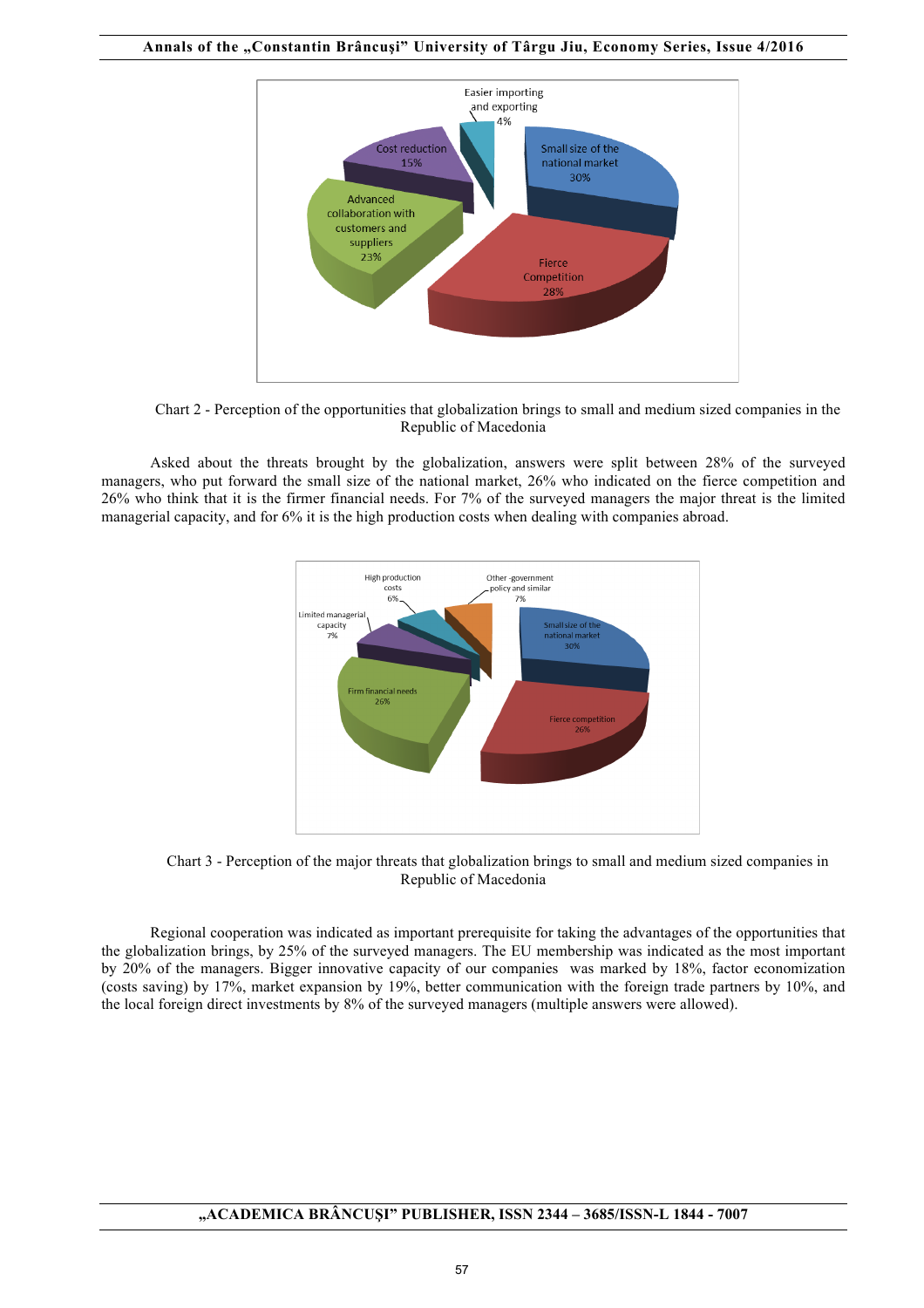

Chart 4 - Perception about the major prerequisites for taking advantages of the globalization of the managers of the small and medium sized companies in Republic of Macedonia

These results correspond with the prevailing attitude towards the globalization among the relevant public. For example, according to the National Bank, the total stock of the FDIs in Republic of Macedonia, in 2012, was app. 4 billion euros. However, 42% of these investments were from neighbouring countries. For example, the biggest tradepartner, Germany invested almost three times less than the (troubled) Greece. The reasons for this might be the easier logistics, the technological match, but also the familiarity with the local business habits, traditional links and similar social culture. For the Macedonia-Turkey Chamber of Commerce, the appreciation of the long-term ties between two countries and the people, the partnership between these two countries are important factors, creating a very positive climate for Turkish companies in Macedonia. They provide jobs for 10.000 people with an outlook this number soon to reach 20,000. While the safe political and stable macro-economic outlook, the low inflation, the competitive labour costs, the attractive taxation, the free trade agreements with the EU, CEFTA, Russia and Ukraine, together with the advantageous position on the major Pan-European corridors, are factors that contribute to the growing interest of the investors from Republic of Turkey, they, primarily, in case of Macedonia, feel like at home. This results in a variety of investments in food processing, construction, services and healthcare. Moreover, Turkish companies are interested in using the country as a hub for regional presence in the entire South East Europe. In these terms, the trade between Turkey and Macedonia should grow from current 455 million to one billion dollars. (TV SITEL, 2 April 2016). In other words, the closer regional cooperation between culturally close countries, really can serve as a useful vehicle for taking advantages of globalization, safeguarding same time, the businesses and the national economies from the impact of its detrimental sides.

## **5. Conclusions and recommendations**

Predictions that the economic growth will lead towards acceptance of the western economic system and values by all other nations and cultures did not realize, at least not entirely. However, the key factors of globalization have indeed led to increased economic and political hegemony and reduced cultural diversity. The fear of the developing countries that the globalization could threaten their economic and consequently their political independence is not groundless entirely.

Globalization affects the economic actors in all industries and in all parts of the world. Business people around the world are interested how to exploit the benefits and avoid threats it brings. Small and medium enterprises and their leaders often fail to take advantage of opportunities or to foresee the risks to their businesses. Globalization imposes many challenges to their operations and even to their survival. It opens the world markets, but only to those who timely prepare for internationalization of their business. This can be a critical issue for the small national economies such as that of the Republic of Macedonia. Our business sector is almost entirely comprised of small companies. According to the IFC Doing Business Index (2015), Republic of Macedonia, scores as high as third place in the world in easiness of starting a business. This makes the Republic of Macedonia the most opened economy in the region. The free trade agreements with the EU, CEFTA and Turkey and the advantageous position of Macedonia on the Pan-European corridors 8 and 10 are additional factors that need to be exploited properly. However, other referent Index, the Global Competitiveness Report (2014) marks the country as efficiency based economy that still competes on low labour costs. The change in these terms, and orientation to innovation and investments in research and development will open new ways for more direct involvement of our enterprises into the global supply chains. The closer regional cooperation, strategic links and network and clustering, can serve as useful tools for taking advantage of the positive aspects of globalization. Greater regional cooperation can safeguard our economy from the impact of the detrimental sides of the globalization and serve as a practical gateway to the global markets.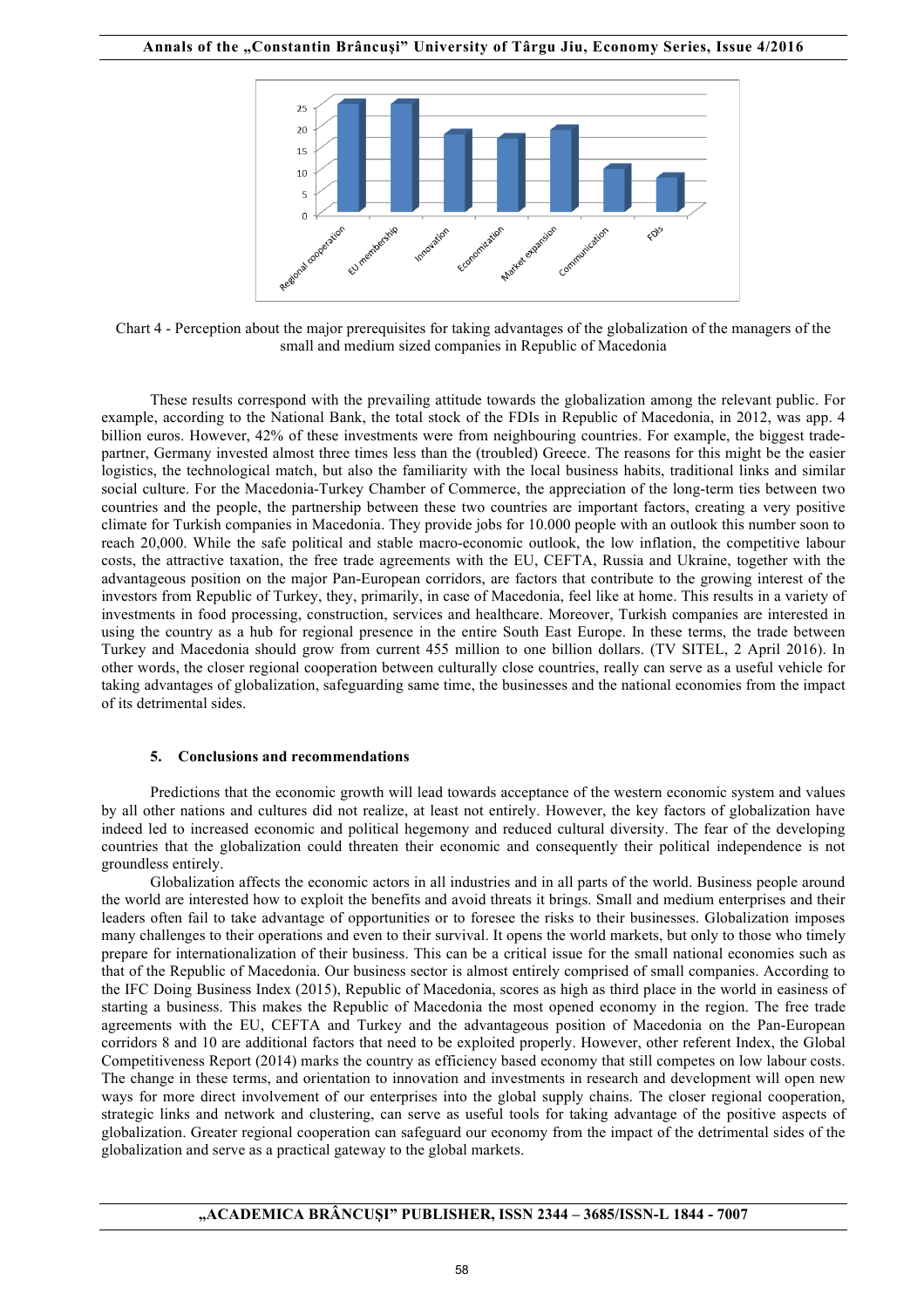# **Bibliography**

[1] Alvarez, I., Marin, R. and Fonfría, A. (2009). "The Role of Networking in the Competitiveness of Firms". Technological Forecasting & Social Change, 76(3): 410-421.

[2] Andreeska, I. (2015). "The Effect Of Globalization To The World Poverty And Economic Inequality". Journal of Sustainable Development (1857-8519). 5(13). pp. 5-15.

[3] Boudreau, C. et al. (1998). "Going Global: using Information Technology to Advance the Competitiveness of the Virtual Transnational Organization", Academy of Management Executive, 12, 4, pp. 120-128

[4] Brune, N., (2004). "Explaining Financial Liberalization around the World", Ph. D. Dissertation, Yale University

[5] Canadian National Bureau of Competition (2009) "Predatory Pricing Enforcement Guidelines" available at http://www.competitionbureau.gc.ca/eic/site/cb-bc.nsf/eng/02713.html viewed 28.03.2016

[6] Genschel, P. (2004). 'Globalization and the welfare state: a retrospective'. Journal of European Public Policy. 11 (4). pp. 613-636.

[7] Hamlett, J., Alexander, A., Bailey, A, and Shaw, G. (2008)."Regulating UK supermarkets: An Oral-history Perspective". Available at http://www.historyandpolicy.org/policy-papers/papers/regulating-uk-supermarkets-an-oralhistory-perspective viewed 20.03.2016

[8] Haynes, J. (2003). 'Tracing connections between comparative politics and globalisation'. Third World Quarterly. 24 (6). pp. 1029-1047.

[9] IFC Doing Business, Going Beyond Efficiency, Economy Profile 2015, Macedonia. available at: http://www.doingbusiness.org/~/media/giawb/doing%20business/documents/profiles/country/MKD.pdf. Accessed July 15, 2015.

[10] Julien, P. and Joyal, A. (1994). "SMEs and international competition: Free trade agreement or globalization?" Journal of Small Business Management, 32, 3, 52 – 65.

[11] Keohane, O., and Joseph, N. (2000)." Globalization. Whats New? Whats Not? (And So What)". Foreign Policy, No. 118, 104-119

[12] Lavrač, V. and Majcen, B. (2006)."Economic Issues Of Slovenia's Accession to the EU". Working Paper 31. Institute for Economic Research. Ljubljana.

[13] Kuczera A. (2002). "The internationalization of SME-s and the impact of the Internet". University Maastricht, http://www.february-29.com/Papers/PaperSME.pdf, 2002.

[14] Marrewijk, Ch. (2002). "International Trade and the World Economy". Oxford University Press

[15] Mitchell, K., Smith, B., Morse, A., Seawright, W., Peredo, M. and McKenzie, B. (2002). "Are entrepreneurial cognitions universal? Assessing entrepreneurial cognitions across cultures". Entrepreneurship: Theory & Practice, 26 (4), pp. 24 - 33.

[16] Morgan, K., (1996). "Boosting Innovation-The Cluster Approach", OECD

[17] NBM (2014). "Stock of Direct and Portfolio investments in Republic of Macedonia by country, December 31, 2014". Retrieved from http://www.nbrm.mk/default.asp?ItemID=9494A1AAA6660247957AD89CDBB38014 as of April 03. 2016

[18] Pogge, T., (2007). " Why Inequality Matters", in David Held and Ayse Kaya (eds). "Global Inequality". Cambridge: Polity Press

[19] Reason, L. and Nicolescu, O. (2002). "Entrepreneurship in difficult circumstances: Internationalization and small and medium sized enterprises in Eastern Europe. Proceedings of the 47th World Conference of the International Council for Small Business, San Juan, June 2002